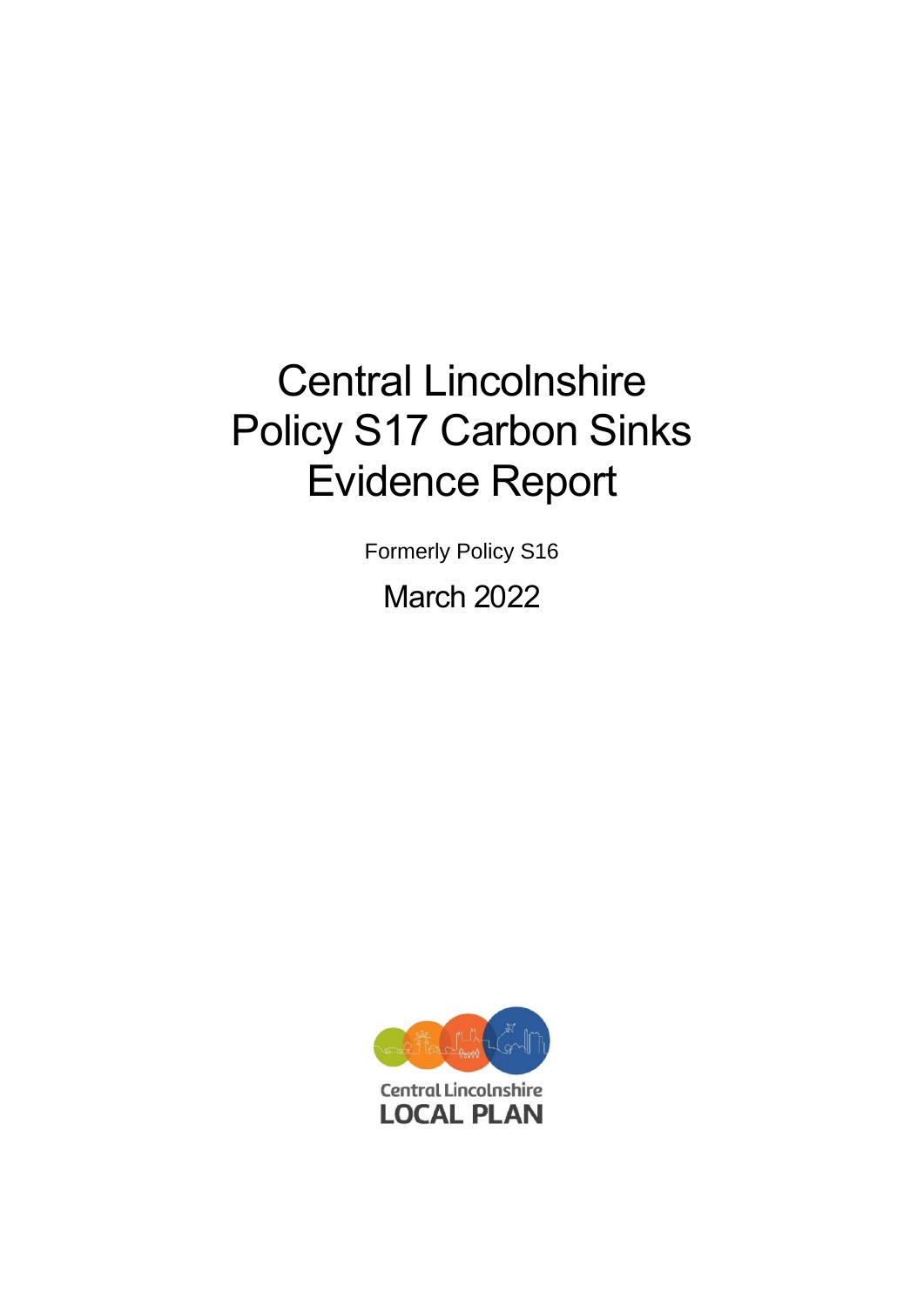# **Contents**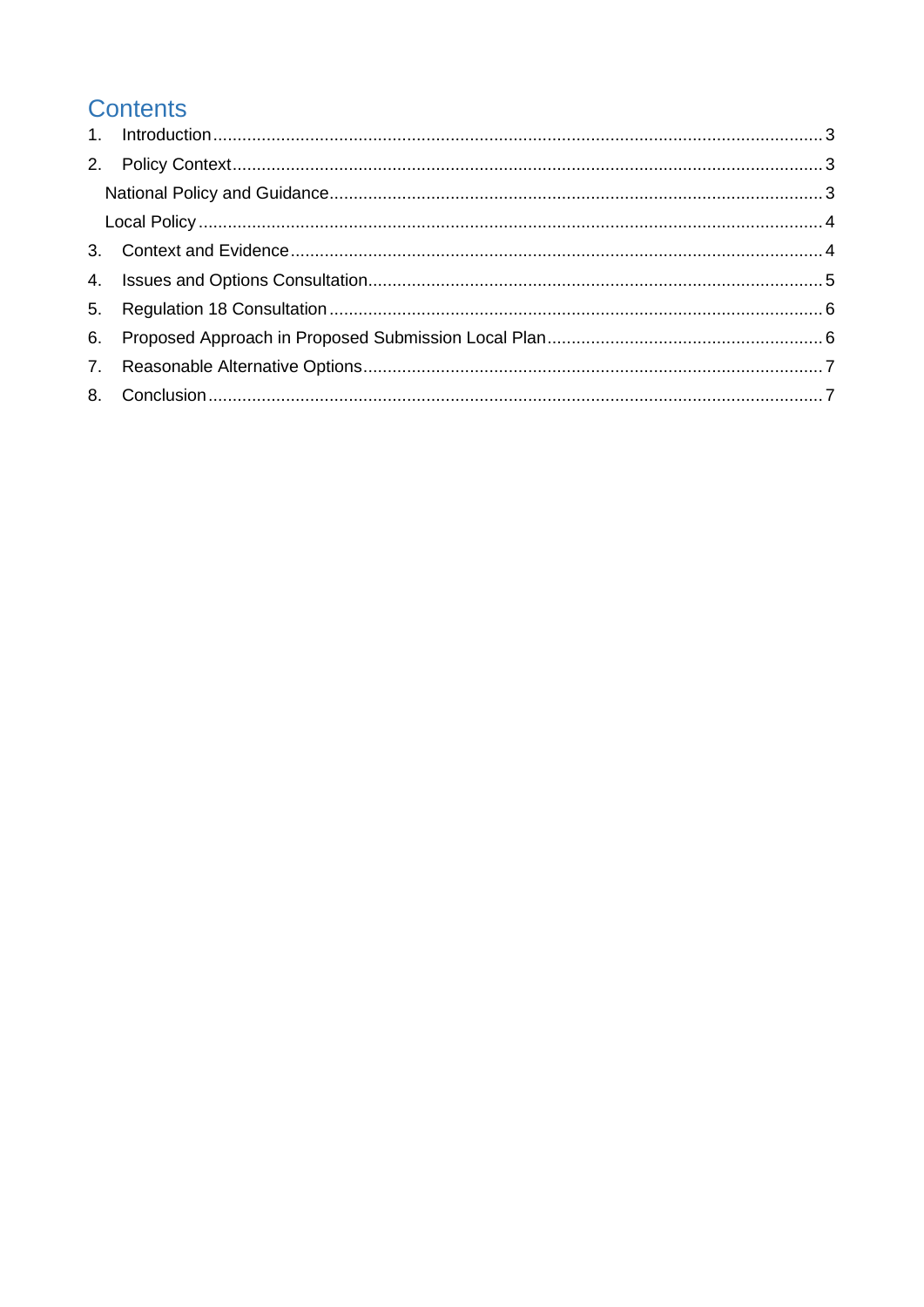#### <span id="page-2-0"></span>1. Introduction

- 1.1. The Central Lincolnshire Local Plan is being updated since the first Local Plan for Central Lincolnshire, an area covering the districts of City of Lincoln, North Kesteven and West Lindsey, was adopted in April 2017.
- 1.2. This Evidence Report (which is one of a collection) provides background information and justification for Policy S17, which relates to carbon sinks. Specifically, S17 seeks to protect existing carbon sinks, such as peat soils, and sets a presumption in favour of preservation in situ. It sets criteria that must be met in situations where a proposal would result in loss of or harm to an existing carbon sink.
- 1.3. The policy requires applicants to submit a proportionate evaluation of the impact of the proposal on the peat soil's carbon content and an appropriate soil management plan, or any other form of identified carbon sink.
- 1.4. The policy also sets out some considerations in relation to carbon sequestration.

#### <span id="page-2-1"></span>2. Policy Context

#### National Policy and Guidance

- <span id="page-2-2"></span>2.1. Since the Central Lincolnshire Plan was adopted the National Planning Policy Framework (NPPF) was updated in July 2018, with subsequent additional changes being published in February 2019 and again in July 2021.
- 2.2. In relation to peat extraction, the NPPF states the following:

*"Planning policies should…provide for the extraction of mineral resources of local and national importance, but not identify new sites or extensions to existing sites for peat extraction…"* (para 210)

"*When determining planning applications…. Minerals planning authorities should… not grant planning permission for peat extraction from new or extended sites…"* (para 211)

2.3. Furthermore, paragraph 152 of the NPPF requires that:

"*The planning system should support the transition to a low carbon future in a changing climate, taking full account of flood risk and coastal change. It should help to: shape places in ways that contribute to radical reductions in greenhouse gas emissions, minimise vulnerability and improve resilience; encourage the reuse of existing resources, including the conversion of existing buildings; and support renewable and low carbon energy and associated infrastructure."*

- 2.4. The NPPF does not set any further policy on relation to wider carbon sinks, nor in relation to carbon sequestration.
- 2.5. The Planning Practice Guidance (PPG) was first introduced in 2014 and offers 'live' government guidance. The PPG provides guidance to help in the implementation of policy in the NPPF.
- 2.6. At present, the PPG offers no guidance in relation to peat planning or extraction, other than paragraph 224 (Reference ID: 27-224-20141017) which relates to time extensions for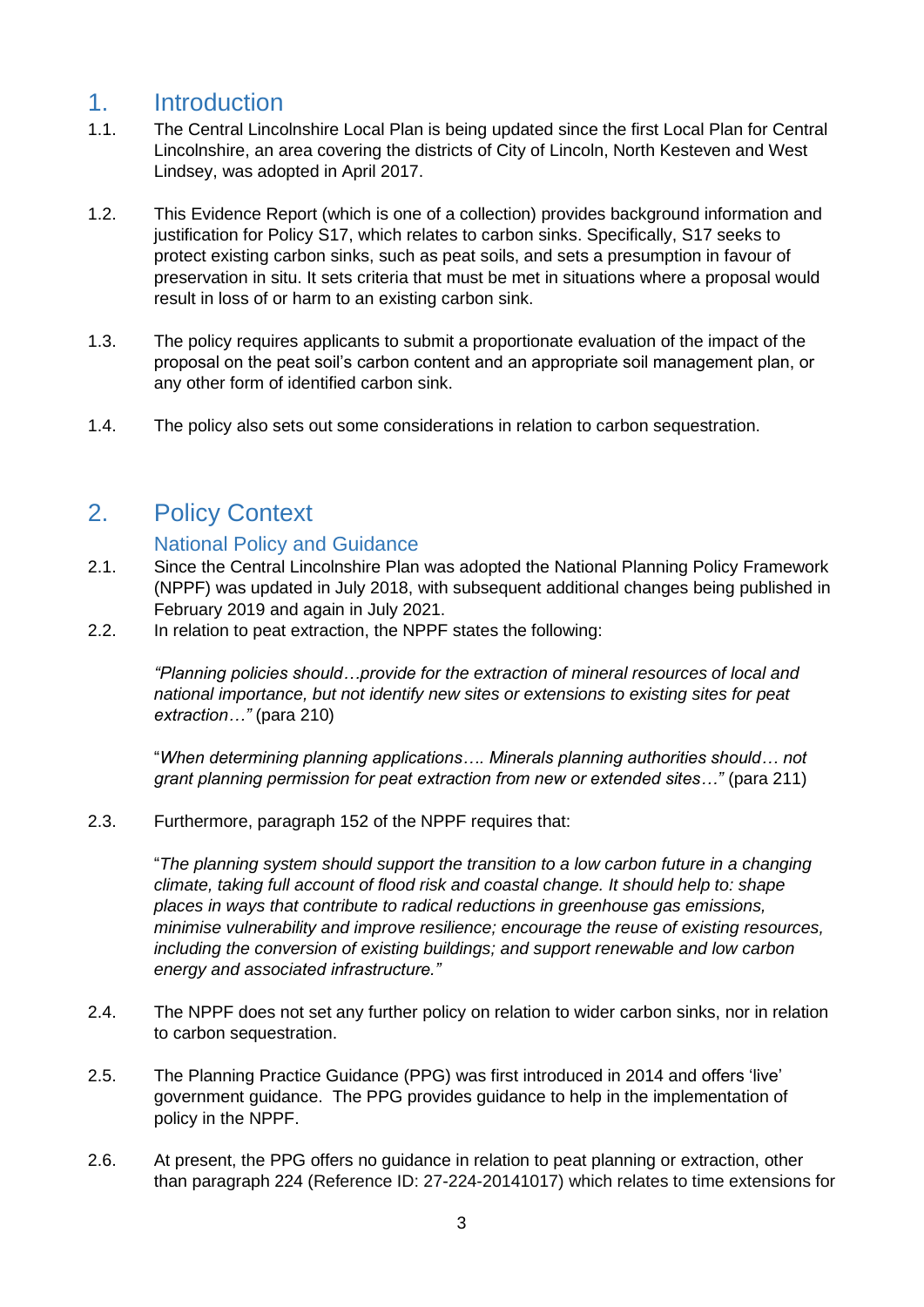peat extractions from existing sites, and thus is not relevant to the Local Plan. It also contains nothing in relation to other carbon sinks, nor in relation to carbon sequestration.

#### Local Policy

<span id="page-3-0"></span>2.7. The current (2017) Local Plan sets no policy relating to peat management or extraction, carbon sinks, or carbon sequestration.

#### <span id="page-3-1"></span>3. Context and Evidence

- 3.1. Consultants were appointed in July 2020 to investigate the scale of Central Lincolnshire's contribution to greenhouse gas emissions and climate change, and the opportunities that exist to tackle these problems locally, including through the Local Plan.
- 3.2. This work set out the overarching context for Central Lincolnshire identifying what would need to be done in order to achieve a carbon neutral Central Lincolnshire by 2050 (and 2041 to align to the science-based approach) to accord with the Paris Agreement. This research painted a very challenging picture to achieve these goals.
- 3.3. This work was broken down into a number of distinct tasks which combine together to provide a holistic picture for the area. Of particular relevance for Policy S17 were Task C Carbon Reduction Targets and the accompanying Policy Recommendations document; Task I The Potential Role of Offsetting; and Task L Peat Soil Mapping.
- 3.4. Task C, in summary, recommended / concluded:
	- *Supporting land-based carbon sequestration and biodiversity.* (recommendation E.1.0)
	- *Developments over XX hectares will be required to demonstrate that the chosen site is not a significant carbon sink.* (recommendation E.1.1)
	- *Development on degraded peatlands will not be supported where those peatlands can be restored. New development on peatland sites will be required to demonstrate that there is no potential for the site to become a carbon sink.* (recommendation E.1.3)
	- *Our analysis shows that the land [peatland] plays a significant role in climate objectives – acting as both a source of greenhouse gas emissions, and a carbon sink. It can therefore be both a problem and a solution to climate change.*
	- *We will rely on land based carbon sequestration in additional to technological means for removing carbon from the atmosphere.*
	- *Preference should be given to development that does not build on sites that are ecologically or carbon significant, or have the potential to act as a significant carbon sink.*
- 3.5. Task I assessed the potential role of the Local Plan for offsetting, mainly as a planning mechanism for compliance with a Net Zero Carbon new buildings policy but also in its definition covering carbon removal projects (e.g. afforestation). It recommended an offset price along with key offset fund management principles, based on lessons learned from other carbon offset schemes in the UK. In summary, Task I concluded:
	- *Reforestation, afforestation and peat restoration have limited potential in Central Lincolnshire and should be only used for 'hard to treat' sectors, not new buildings. It should not be funded from a planning offset contribution.*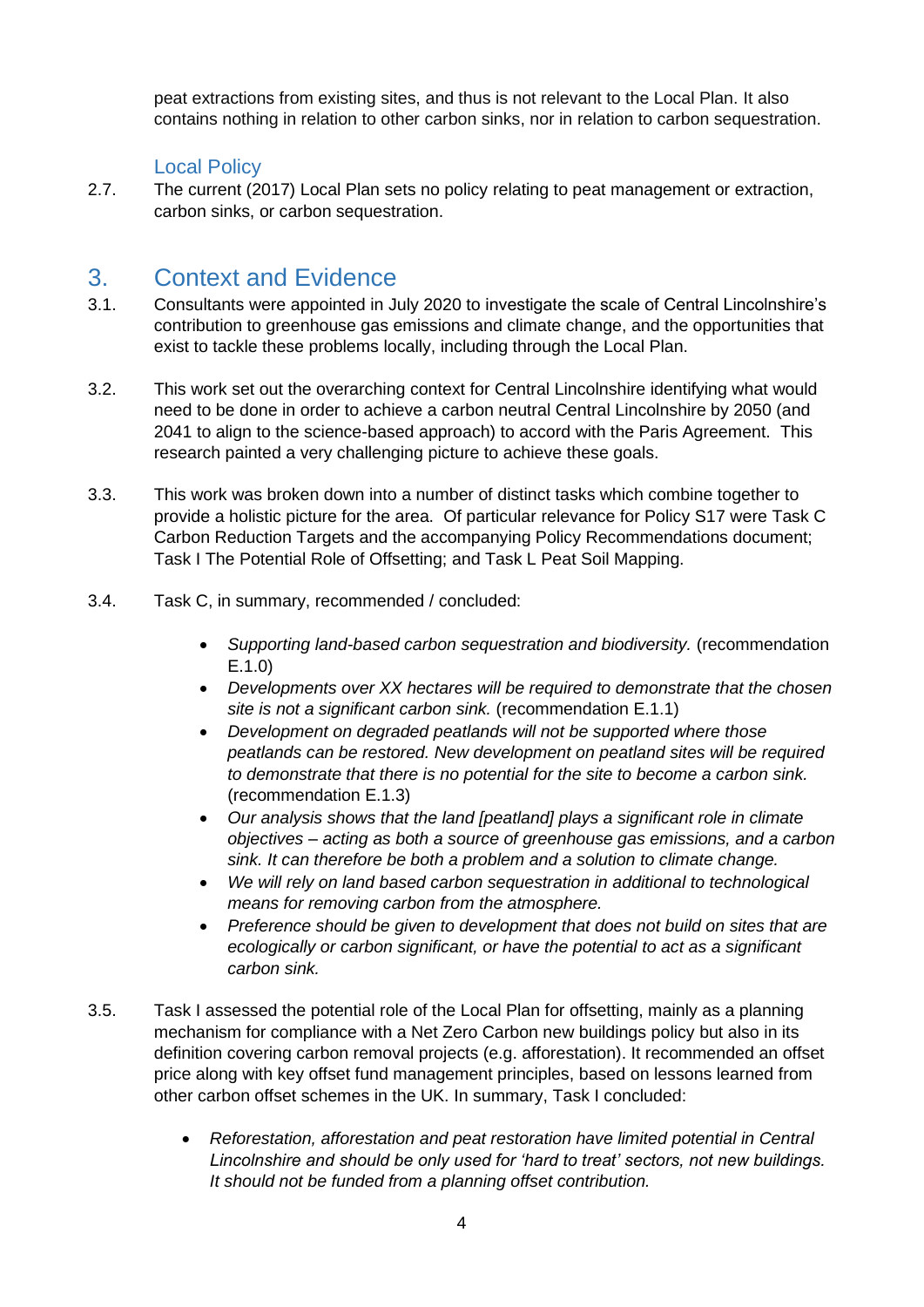- *The role of these carbon removals (e.g. reforestation, afforestation, peat restoration, carbon capture and storage) will therefore be limited and can only be able to offset all but the hardest greenhouse gas emissions to reduce (e.g. aviation, agriculture). The Local Plan should include a strategy for these carbon removal projects which recognises their role and how it will be achieved gradually.*
- 3.6. Task L, Peat Soil Mapping, highlights that "*in recent years, the importance of peat and peat soil as long-term carbon stores has been increasingly recognised internationally. The International Union for Conservation of Nature (IUCN) identifies that peatlands are the largest natural terrestrial carbon store, sequestering 0.37 giga tonnes of carbon dioxide per year and that damaged peatlands are a major source of greenhouse gas emissions (IUCN, 2017). As a result, countries are being encouraged to include peatland restoration as part of their commitments to global international agreements such as the Paris Agreement on climate change".*
- 3.7. The study identified that in the Central Lincolnshire authority area, the existing peatland is all classed as fen peat, and mapped areas of existing peatland based on current soil and superficial geology mapping.
- 3.8. The task identified four main peat areas within the Lincolnshire Combined Authority area: one near Lincoln; one near Gainsborough; one near North Kelsey; and one near Sleaford. The total peatland coverage is nearly 3,900 ha, equivalent to 1.84% of the Lincolnshire Combined Authority land area. The four main areas of peatland cover an area just over 3,700 ha or 1.77% of the Lincolnshire Combined Authority land area.
- 3.9. Task L concluded with the following recommendations:

*"The small footprint area of mapped peatland and their long history of drainage and cultivation indicate that it would be disproportionate to produce a separate policy for peatland within the Local Plan.* 

*Topsoils and carbon-rich soils including peatland have a very important role within the authority area and could form a key area for consideration within natural flood management policy or as part of a wider plan for soil improvement as a means to increase productivity and environmental enhancement.*

*Where possible and cost-effective, rewetting of suitable land areas should be considered as part of the overall response to greenhouse gas emissions. If undertaken sensitively, there would be a parallel benefit in terms of environmental enhancement and accessibility for members of the public."*

3.10. Despite the recommendation not to include a separate peat policy in the Local Plan, policy S17 has been included as a wider 'carbon sink' policy, covering peat land and other carbon sinks, and also the matter of sequestration: its inclusion is in recognition of the significant impact upon carbon emissions these matters can have.

## <span id="page-4-0"></span>4. Issues and Options Consultation

4.1. The Issues and Options Consultation in 2019 did not include any specific question around peat extraction or management, carbon sinks, or carbon sequestration.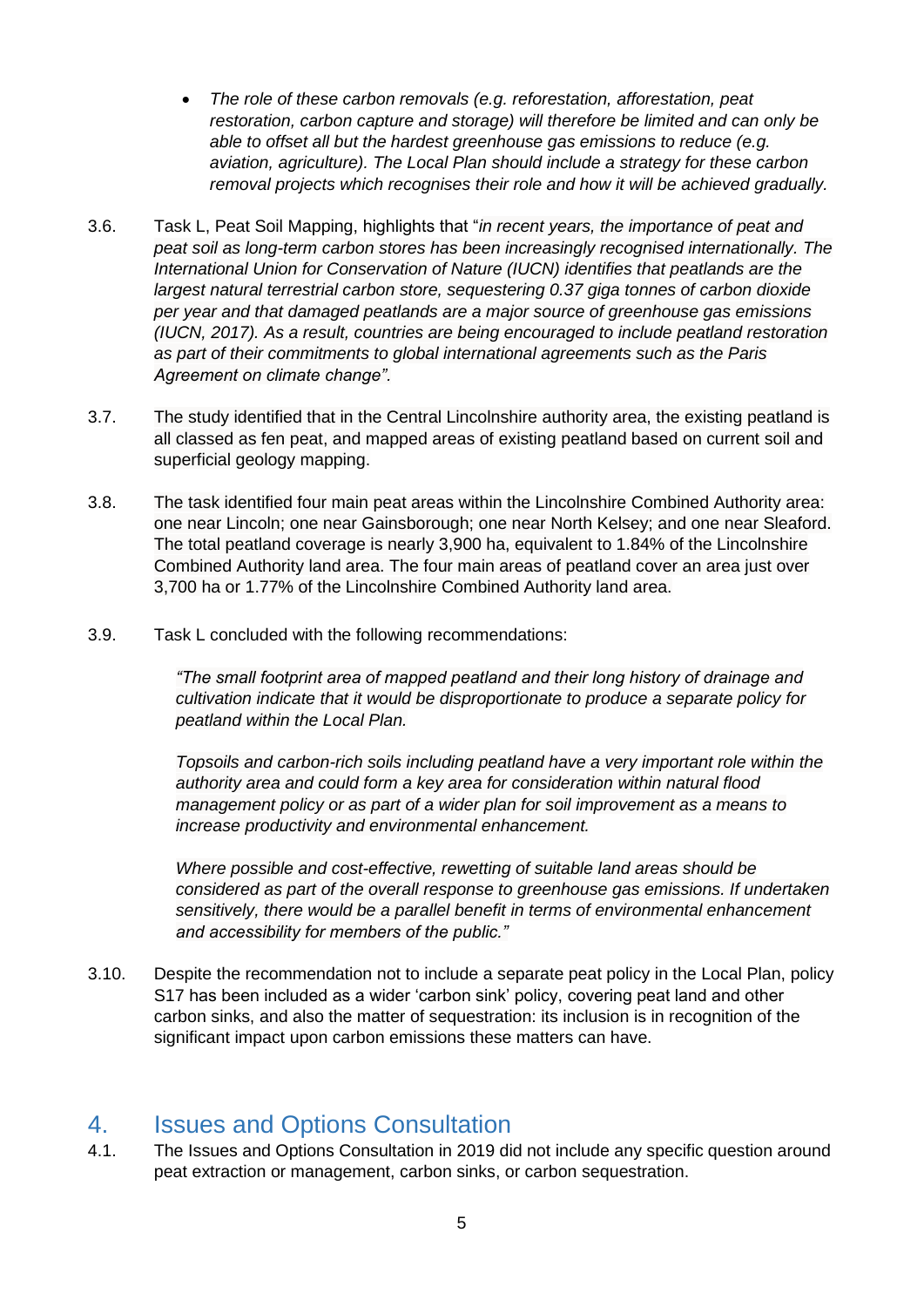## <span id="page-5-0"></span>5. Regulation 18 Consultation

- 5.1. A Consultation Draft of the Local Plan was published for consultation between 30 June and 24 August 2021. During this eight week consultation comments were received on the plan, the policies within the plan, and supporting information and evidence.
- 5.2. Numerous responses were received in relation to the Carbon Sink policy. In summary, the response was mixed: there was support for the policy, but specific concerns raised in relation to the 'Carbon Sequestration' part of the policy relating to tree cover. It was highlighted that tree planting projects should consider the 'right trees in the right places' approach and that greater emphasis should be placed on the concept of 'Nature-Based Solutions'.
- 5.3. Emphasis was placed on the need to ensure tree planting or afforestation would not result in net carbon emissions; is in accordance with local nature recovery strategy; and is not at the expense of other habitats where other habitats may have biodiversity conservation priority.
- 5.4. It was queried whether the Local Plan will identify and map peatland.

#### <span id="page-5-1"></span>6. Proposed Approach in Proposed Submission Local Plan

- 6.1. In light of the responses received during the consultation on the Draft Local Plan, various changes have been made to the policy, namely:
- 6.2.
- The introductory text to the policy has been expanded, to provide more information and context for the policy;
- The detailed wording of the policy has been amended:
	- o To provide clarity;
	- o To list examples of carbon sinks and reference Natural England guidance;
	- o Reference to net increase or decrease in tree cover has been removed and replaced with favour for proposals where the net situation is a significant gain in nature-based carbon sequestration, and weighting against proposals that will cause harm to an existing nature based carbon sequestration process;
	- o The inclusion of peat mapping has been considered: mapping will not be included in the Local Plan itself, but reference to the evidence base maps will be added.
- 6.3. The preferred policy approach taken forward in the Proposed Submission Local Plan is to have a policy setting a requirement for a proportionate evaluation of the impact of a proposal on peat soils/ carbon sinks (where development is proposed on land containing peat soils or other identified carbon sink),and setting out criteria that must be met in order for planning permission to be granted. The policy establishes a presumption in favour of preservation of peat and other carbon sinks in- situ. The policy also sets out various considerations in relation to wider carbon sequestration.